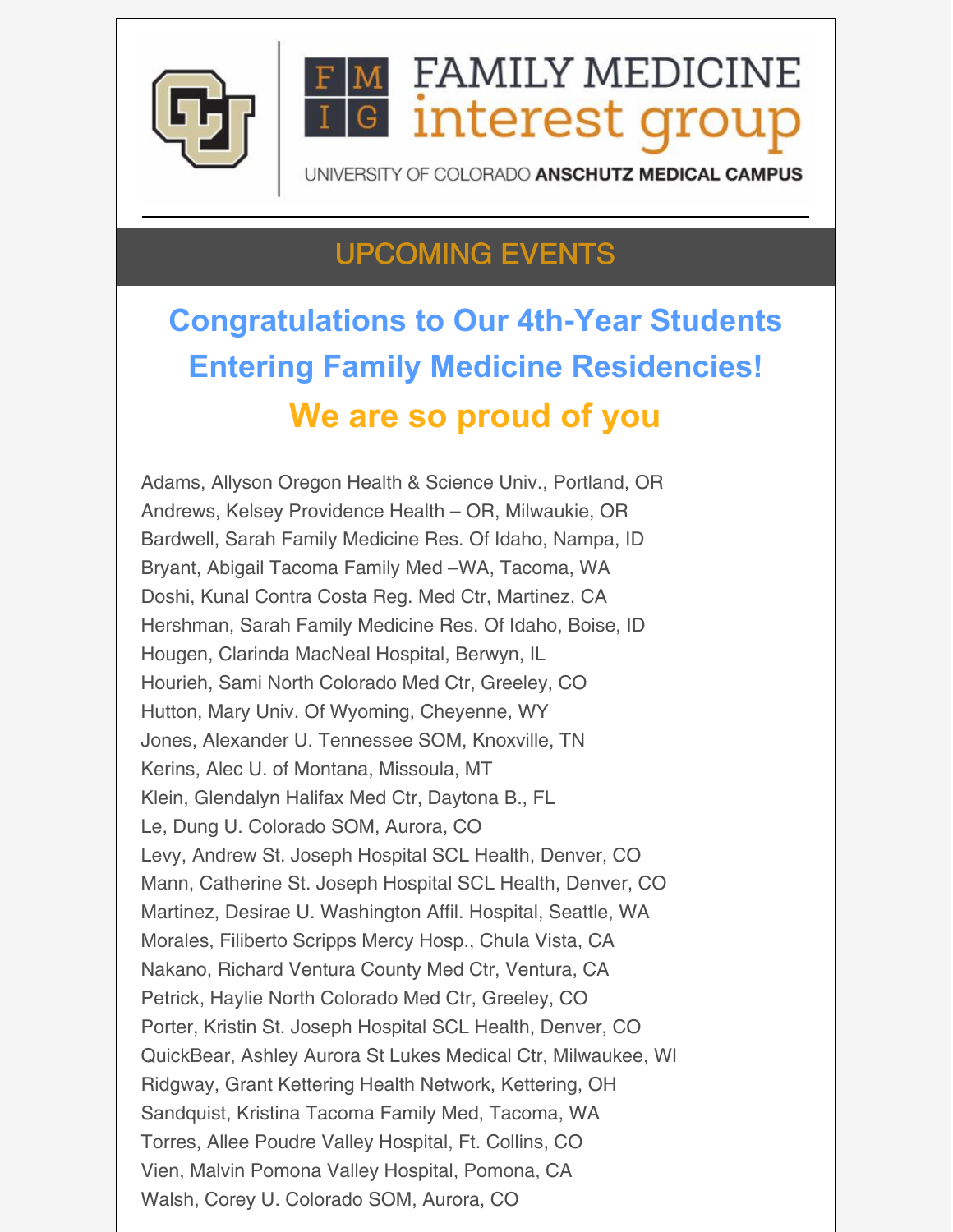Wand, Taylor Family Health Ctrs of San Diego, San Diego, CA Wermuth, Daniela HCA Healthcare, Kansas C., MO Wieman, Tyler St. Anthony Hospital North, Westminister, CO

#### **Adventure awaits!**

## **AAFP National Conference**

When: Online, July 29-31, 2021

Click [here](https://www.aafp.org/events/national-conference/register.html) to register

National Conference scholarships are available. Apply [here](https://www.aafp.org/events/national-conference/scholarships.html?cmpid=em_NTL_I_20210402) by June 1st, 2021

#### GET INVOLVED

#### **Want To See An Event Happen? Let us know!**

Send us your suggestions of events and topics you would like to see as part of FMIG! Send us your ideas [HERE](https://forms.gle/6hGn9mDpepsrhQKG9)

## **Join CAFP**

#### **Projects, Committees, and Networking**

Colorado Academy of Family Physicians is looking to have more medical students join them and take part in various committees. Attached to this email [\(here\)](https://files.constantcontact.com/29e4ace2701/83161f45-7b2e-4370-a11c-4547d08ac705.docx?rdr=true) is a document outlining the various ways students can be involved. The highlights are joining the board of directors, taking part in public health projects, serving on the education committee, and attending summits, conferences, and networking events. The details are attached, but please feel free to respond to this email with any questions.

#### **Highlight**

**Follow us on Instagram! [#Humansoffamilymedicine](https://www.instagram.com/humansoffamilymedicine/)**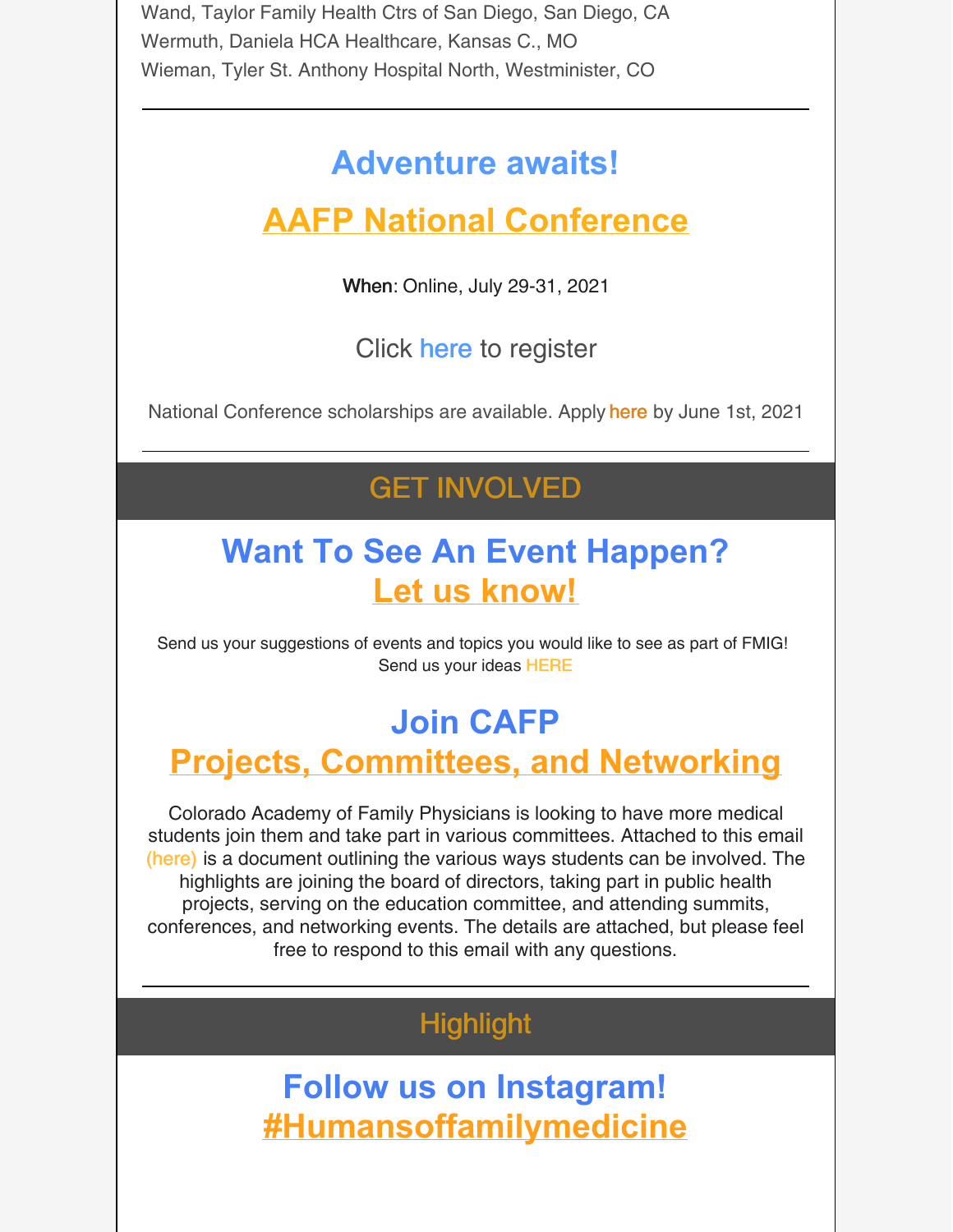

"I originally got into medicine because of my experience serving in the Peace Corps in Uganda for two years. I was supposed to be an education volunteer and increase or improve the education delivered to elementary school kids… but ultimately ended up focusing on public health efforts to keep the girls in school. I did a lot of menstrual health and teaching the girls how to make menstrual pads and sex education. From that experience, I decided that I wanted to be a doctor and hopefully focus on things like social determinants of health, and being able to practice in a way that focused on the whole patient's health and home environment.

I didn't know that much about the medical field when I went into medical school, so I didn't really know that much about family medicine. I think if I did it would have been a natural course from the beginning, but I ultimately found family medicine through my third-year clerkship. I pretty much liked every clerkship I had, and family medicine was my last one. Once I started my family med rotation, I just felt like I had come home. I found my group of people that was going to help me treat patients the way that I wanted to, take care of the patient as a whole, and see their health as a product of not just their medical problems, but also their home environment, nutrition, schooling, health literacy, and all the things. I've found that in residency that's all true. I think that family medicine really does all of those things and I'm very happy to be where I am.

There's just so much breadth of family medicine. You can do only outpatient, only inpatient, a mix of both. You can do lots and lots of procedures or no procedures at all. Deliver babies or not. You just have a lot of options in residency training and then postresidency. And you continue to have those options in your career. I've heard of people after residency deciding that they want to do a procedure and they just go get the training to start doing it. We have a lot of flexibility and a lot of options for our career to change over time to whatever our interests are or what our lifestyle is at that time."–Dr. Roberts

#### **NETWORKING**

## **Family Medicine Resident Shadowing**